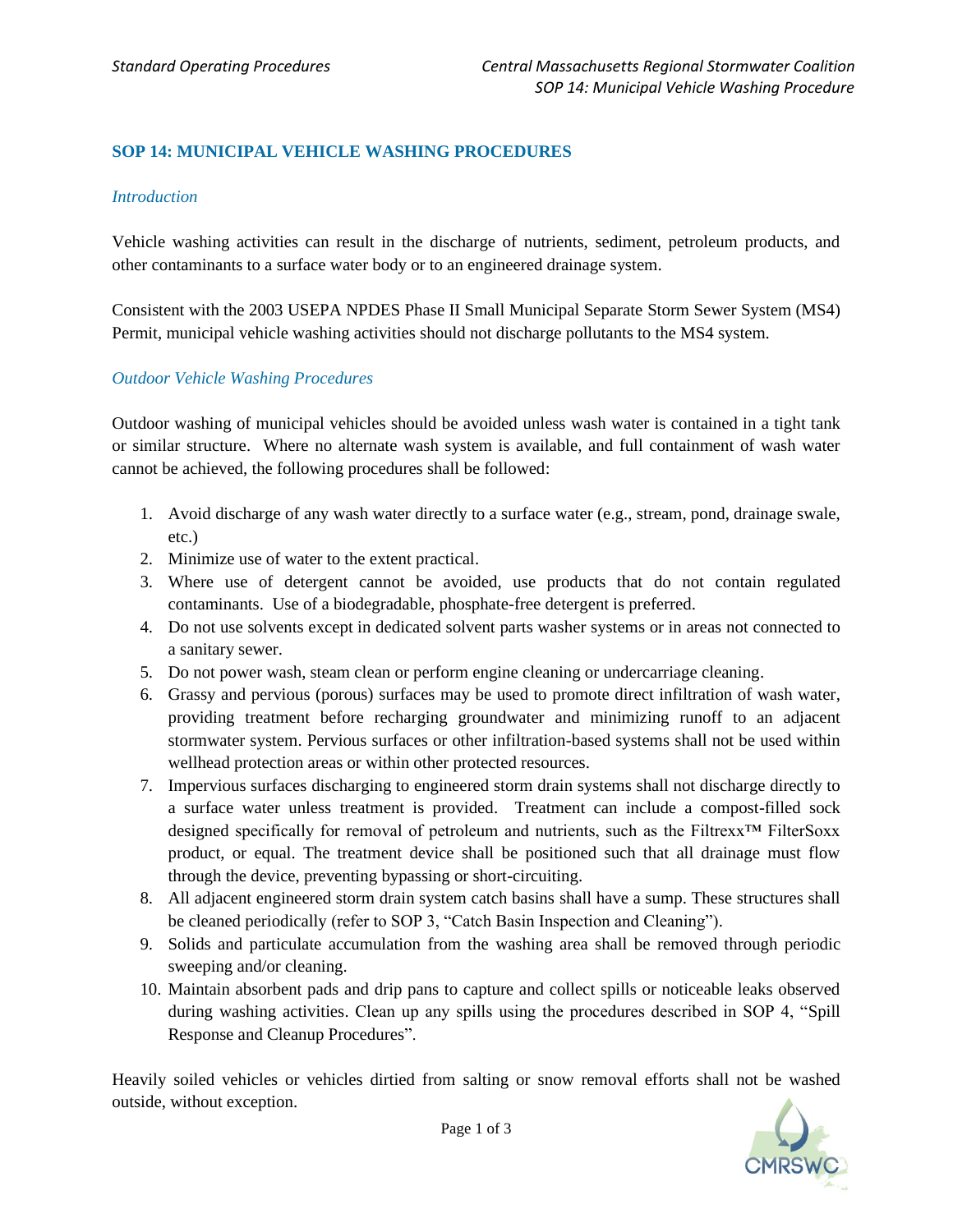## *Indoor Vehicle Washing Procedures*

Indoor vehicle washing procedures shall include the following:

- 1. Where use of detergent cannot be avoided, use products that do not contain regulated contaminants. Use of a biodegradable, phosphate-free detergent is preferred.
- 2. Detergents shall not be used in areas where oil/water separators provide pre-treatment of drainage (refer to SOP 11, "Oil/Water Separator Maintenance", for more information).
- 3. Floor drains shall be connected to a sanitary sewer or tight tank. Floor drains discharging to adjacent surface water bodies or engineered storm drain systems shall be permanently plugged or otherwise abandoned before any vehicle wash activities are completed.
- 4. Designate separate areas for routine maintenance and vehicle cleaning. This helps prevent contamination of wash water by motor oils, hydraulic lubricants, greases, etc.
- 5. Dry clean-up methods, such as sweeping and vacuuming, are recommended within garage facilities. Do not wash down floors and work areas with water.
- 6. Bring smaller vehicles to commercial washing stations.
- 7. Maintain absorbent pads and drip pans to capture and collect spills or noticeable leaks observed during washing activities. Clean up any spills using the procedures described in SOP 4, "Spill Response and Cleanup Procedures".

## *Heavy Equipment Washing Procedures*

Heavy equipment washing procedures shall include the following:

- 1. Mud and heavy debris removal shall occur on impervious pavement or within a retention area.
- 2. Maintain these areas with frequent mechanical removal and proper disposal of spoils.
- 3. All adjacent engineered storm drain system components shall have a sump. These structures shall be cleaned periodically (refer to SOP 3, "Catch Basin Inspection and Cleaning").
- 4. Impervious surfaces with engineered storm drain systems shall not discharge directly to a surface water.
- 5. Floor drains shall be connected to a sanitary sewer or tight tank. Floor drains discharging to adjacent surface water bodies or engineered storm drain systems shall be permanently plugged or otherwise abandoned before any vehicle wash activities are completed.
- 6. Where use of detergent cannot be avoided, use products that do not contain regulated contaminants. Use of a biodegradable, phosphate-free detergent is preferred.
- 7. Detergents shall not be used in areas where oil/water separators provide pre-treatment of drainage (refer to SOP 11, "Oil/Water Separator Maintenance", for more information).
- 8. Maintain absorbent pads and drip pans to capture and collect spills or noticeable leaks observed during washing activities. Clean up any spills using the procedures described in SOP 4, "Spill Response and Cleanup Procedures".